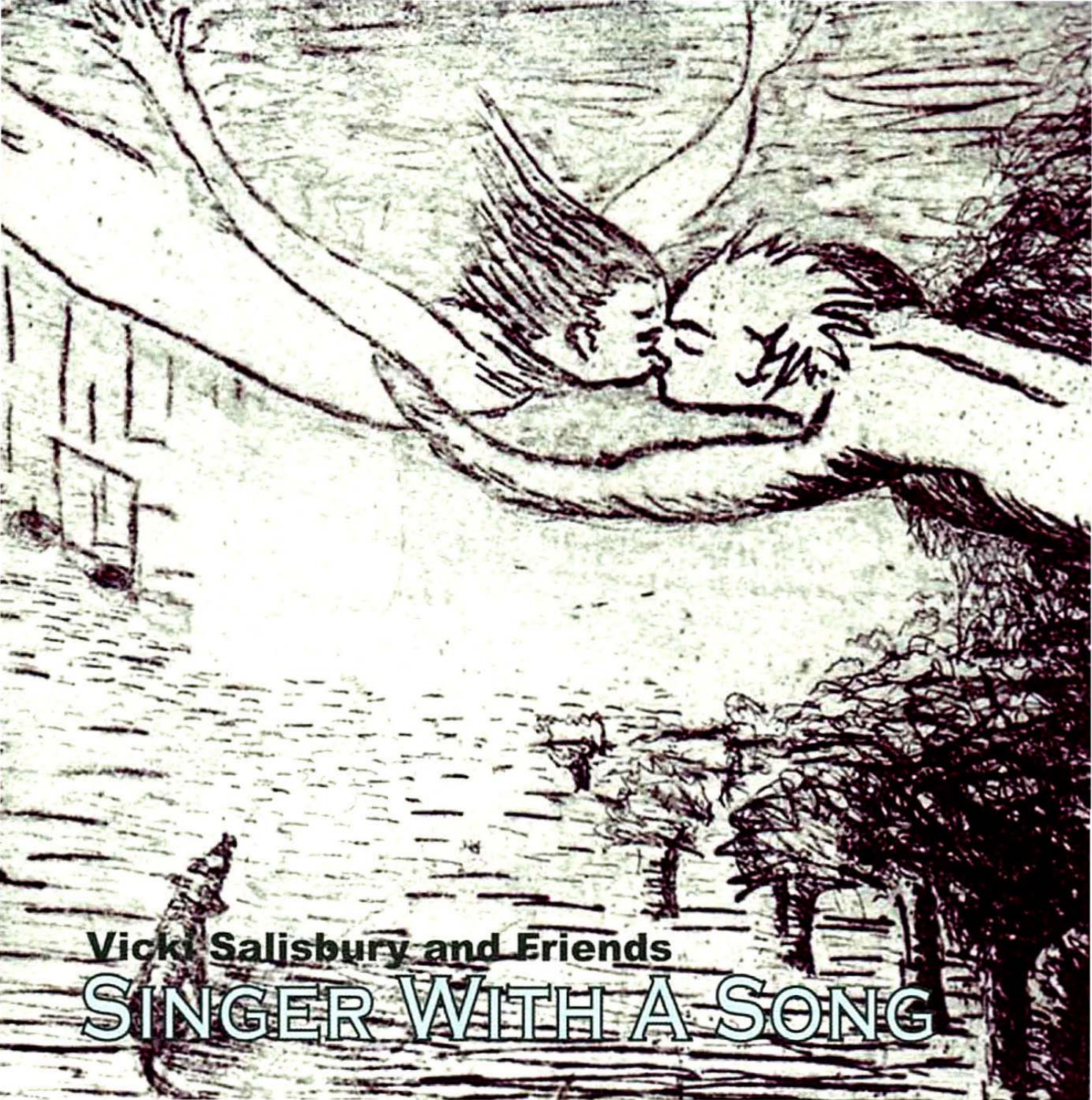The Twin Cities of Thuringowa and Townsville located in Tropical North Queensland have a noteworthy history of supporting Jazz musicians, and sustaining a diverse range of bands, clubs and organisations, as well as Jazz focused festivals and community events. Examples of this include; The Pacific Mainstream Jazz Band which has been performing for local audiences for over 32 years, The Palmer Street Jazz Festival and The Great Tropical Jazz Party are annual events that attract lovers of Swing from around the world . Youth initiatives like Junior Jazz nurture school age musicians, regional Jazz radio station **4TTT,** the North Queensland Jazz Club, and The Stokes-Nicholson Big Band reflect the community's commitment and participation. This cd is a tribute to and acknowledgment of the talented players in this region. I apologize to the many outstanding local Jazz musicians who are not on the recording, and thank everyone who supported this project.

Vicki Salisbury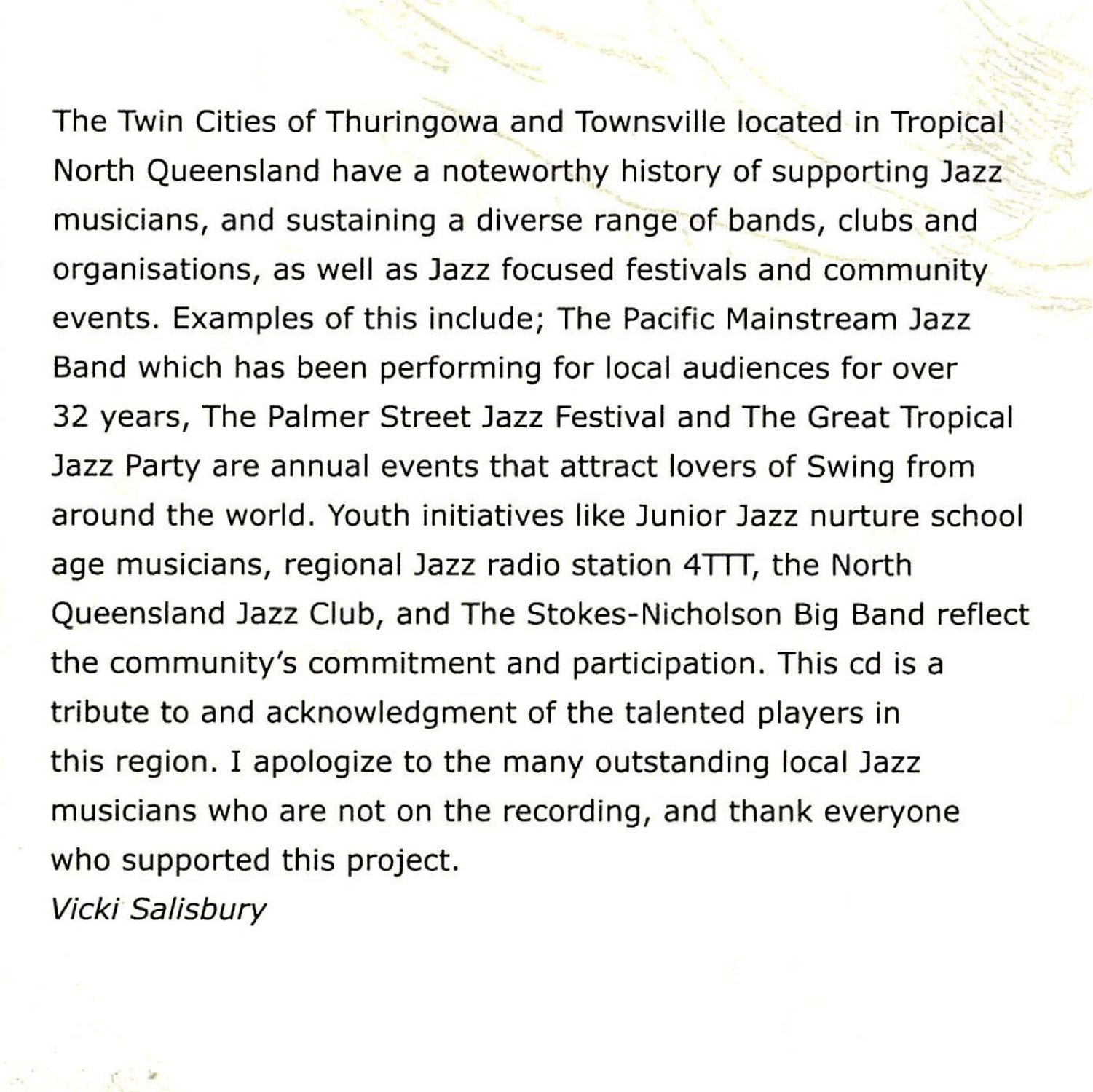# **1. On And On** (Stephen Bishop)

Vocals - Vicki & David Salisbury, Keyboard - Matt Hill, Guitar - Simon Self, Drum - Justin Cataldo, Double Bass - Jessica Balanzategui, Alto Sax - David Salisbury, Trumpet - Jeffrey Bird

### 2. Astrud (Basha Tretrzelewska & White)

Vocals - Vicki Salisbury, Guitar - Simon Self, Drum - Justin Cataldo

Double Bass - Jessica Balanzategui, Tenor Sax - David Salisbury

## **3. Singer With A Song** (Salisbury & Salisbury)

Vocals - Vicki Salisbury, Keyboard - Matt Hill, Guitar - Simon Self, Drum - Justin Cataldo,

Double Bass - Jessica Balanzategui, Alto and Tenor Sax - David Salisbury, Trumpet - Jeffrey Bird

## **4. You Make Me Smile Again (Salisbury & Salisbury)**

Vocals - Vicki Salisbury, Keyboard - Tim Page

### **5. Taking A Chance On Love** (La Touche & Fetter)

Vocals - Vicki Salisbury, Keyboard - John Ruffle, Double Bass - Bob Passmore, Drum - Reg Broun **6. Hey Good Lookin'** (Hank Williams)

Vocals - David and Vicki Salisbury, Keyboard - Matt Hill, Guitar - Simon Self, Drum - Justin Cataldo, Double Bass - Jessica Balanzategui, Alto Sax - David Salisbury, Trumpet - Jeffrey Bird

#### **7. Please Don't Do It In Here** (Billy Holiday & Harding)

Vocals - Vicki Salisbury, Keyboard - John Ruffle, Double Bass - Bob Passmore, Drum - Reg Braun, Trumpet - Les Nicholson

## **8 . I Wish You Love** (Trenel)

Vocals - Vicki Salisbury, Keyboard - John Ruffle, Double Bass - Bob Passmore, Drum - Reg Braun, Alto Sax - David Salisbury

#### **9. Marvel** (Matt Hill)

Keyboard - Matt Hill, Guitar - Simon Self, Drum - Justin Cataldo

Double Bass - Jessica Balanzategui, Soprano Sax - David Salisbury, Trumpet - Jeffrey Bird